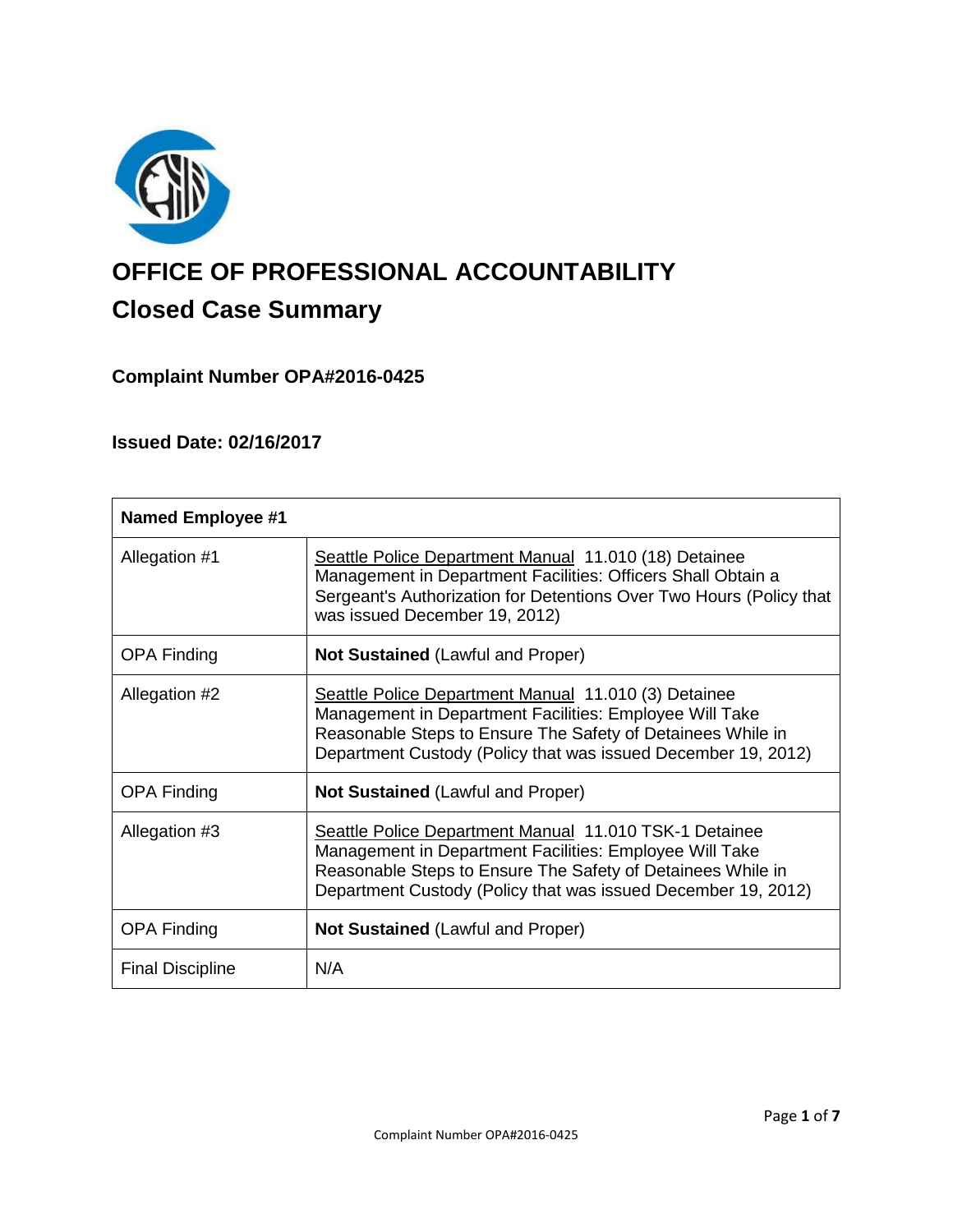| <b>Named Employee #2</b> |                                                                                                                                                                                                                                                 |
|--------------------------|-------------------------------------------------------------------------------------------------------------------------------------------------------------------------------------------------------------------------------------------------|
| Allegation #1            | Seattle Police Department Manual 11.010 (18) Detainee<br>Management in Department Facilities: Officers Shall Obtain a<br>Sergeant's Authorization for Detentions Over Two Hours (Policy that<br>was issued December 19, 2012)                   |
| <b>OPA Finding</b>       | <b>Not Sustained (Training Referral)</b>                                                                                                                                                                                                        |
| Allegation #2            | Seattle Police Department Manual 11.010 (3) Detainee<br>Management in Department Facilities: Employee Will Take<br>Reasonable Steps to Ensure The Safety of Detainees While in<br>Department Custody (Policy that was issued December 19, 2012) |
| <b>OPA Finding</b>       | <b>Not Sustained (Training Referral)</b>                                                                                                                                                                                                        |
| Allegation #3            | Seattle Police Department Manual 11.010 TSK-1 Detainee<br>Management in Department Facilities: Securing a Detainee in a<br>Department Holding Cell (Policy that was issued December 19,<br>2012)                                                |
| <b>OPA Finding</b>       | Not Sustained (Unfounded)                                                                                                                                                                                                                       |
| <b>Final Discipline</b>  | N/A                                                                                                                                                                                                                                             |

| Named Employee #3       |                                                                                                                                                                                                                                                 |
|-------------------------|-------------------------------------------------------------------------------------------------------------------------------------------------------------------------------------------------------------------------------------------------|
| Allegation #1           | Seattle Police Department Manual 11.010 (18) Detainee<br>Management in Department Facilities: Officers Shall Obtain a<br>Sergeant's Authorization for Detentions Over Two Hours (Policy that<br>was issued December 19, 2012)                   |
| <b>OPA Finding</b>      | <b>Not Sustained (Inconclusive)</b>                                                                                                                                                                                                             |
| Allegation #2           | Seattle Police Department Manual 11.010 (3) Detainee<br>Management in Department Facilities: Employee Will Take<br>Reasonable Steps to Ensure The Safety of Detainees While in<br>Department Custody (Policy that was issued December 19, 2012) |
| <b>OPA Finding</b>      | <b>Not Sustained (Inconclusive)</b>                                                                                                                                                                                                             |
| Allegation #3           | <b>Seattle Police Department Manual 11.010 TSK-1 Detainee</b><br>Management in Department Facilities: Securing a Detainee in a<br>Department Holding Cell (Policy that was issued December 19,<br>2012)                                         |
| <b>OPA Finding</b>      | Not Sustained (Unfounded)                                                                                                                                                                                                                       |
| <b>Final Discipline</b> | N/A                                                                                                                                                                                                                                             |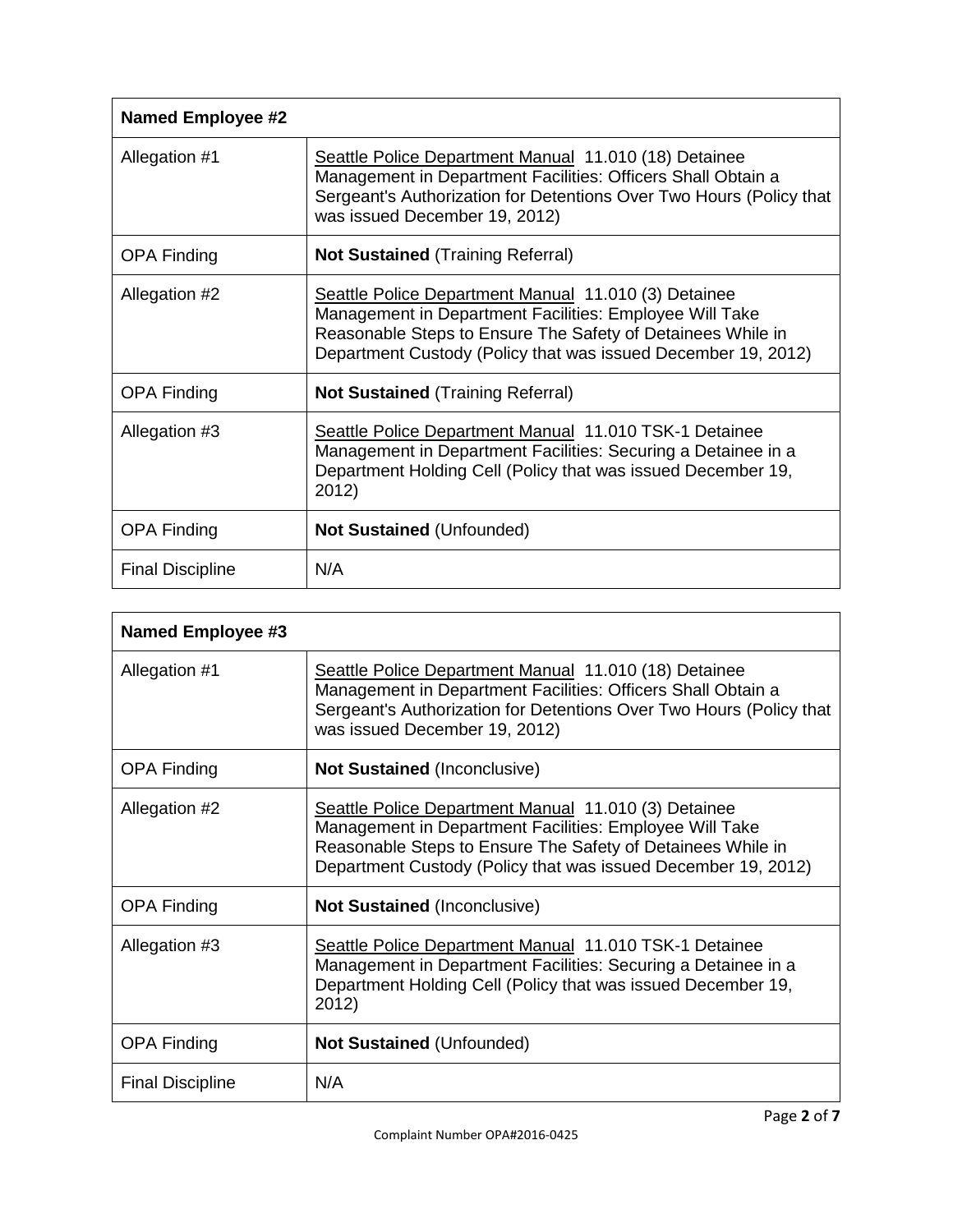| <b>Named Employee #4</b> |                                                                                                                                                                                                                                                 |
|--------------------------|-------------------------------------------------------------------------------------------------------------------------------------------------------------------------------------------------------------------------------------------------|
| Allegation #1            | Seattle Police Department Manual 11.010-PRO-1 Detainee<br>Management in Department Facilities: Reviewing Detainee Log<br>Sheets (Policy that was issued December 19, 2012)                                                                      |
| <b>OPA Finding</b>       | <b>Not Sustained (Training Referral)</b>                                                                                                                                                                                                        |
| Allegation #2            | Seattle Police Department Manual 11.010 (3) Detainee<br>Management in Department Facilities: Employee Will Take<br>Reasonable Steps to Ensure The Safety of Detainees While in<br>Department Custody (Policy that was issued December 19, 2012) |
| <b>OPA Finding</b>       | <b>Not Sustained (Training Referral)</b>                                                                                                                                                                                                        |
| <b>Final Discipline</b>  | N/A                                                                                                                                                                                                                                             |

| <b>Named Employee #5</b> |                                                                                                                                                                                                                                                 |
|--------------------------|-------------------------------------------------------------------------------------------------------------------------------------------------------------------------------------------------------------------------------------------------|
| Allegation #1            | Seattle Police Department Manual 11.010-PRO-1 Detainee<br>Management in Department Facilities: Reviewing Detainee Log<br>Sheets (Policy that was issued December 19, 2012)                                                                      |
| <b>OPA Finding</b>       | <b>Not Sustained (Training Referral)</b>                                                                                                                                                                                                        |
| Allegation #2            | Seattle Police Department Manual 11.010 (3) Detainee<br>Management in Department Facilities: Employee Will Take<br>Reasonable Steps to Ensure The Safety of Detainees While in<br>Department Custody (Policy that was issued December 19, 2012) |
| <b>OPA Finding</b>       | <b>Not Sustained (Training Referral)</b>                                                                                                                                                                                                        |
| <b>Final Discipline</b>  | N/A                                                                                                                                                                                                                                             |

# **INCIDENT SYNOPSIS**

The Named Employees were involved in arresting and/ or arranging transport for the subject.

# **COMPLAINT**

The complainant, a supervisor within the Department, alleged the Named Employees were all potentially involved in the improper detainee management of a subject. Officers arrested the subject and logged her into a holding cell. No annotations or time checks were made to the log sheet after the subject was signed in. The next day a witness officer noticed the subject in the cell while transporting a different prisoner and reported this to the Named Employees #4 and #5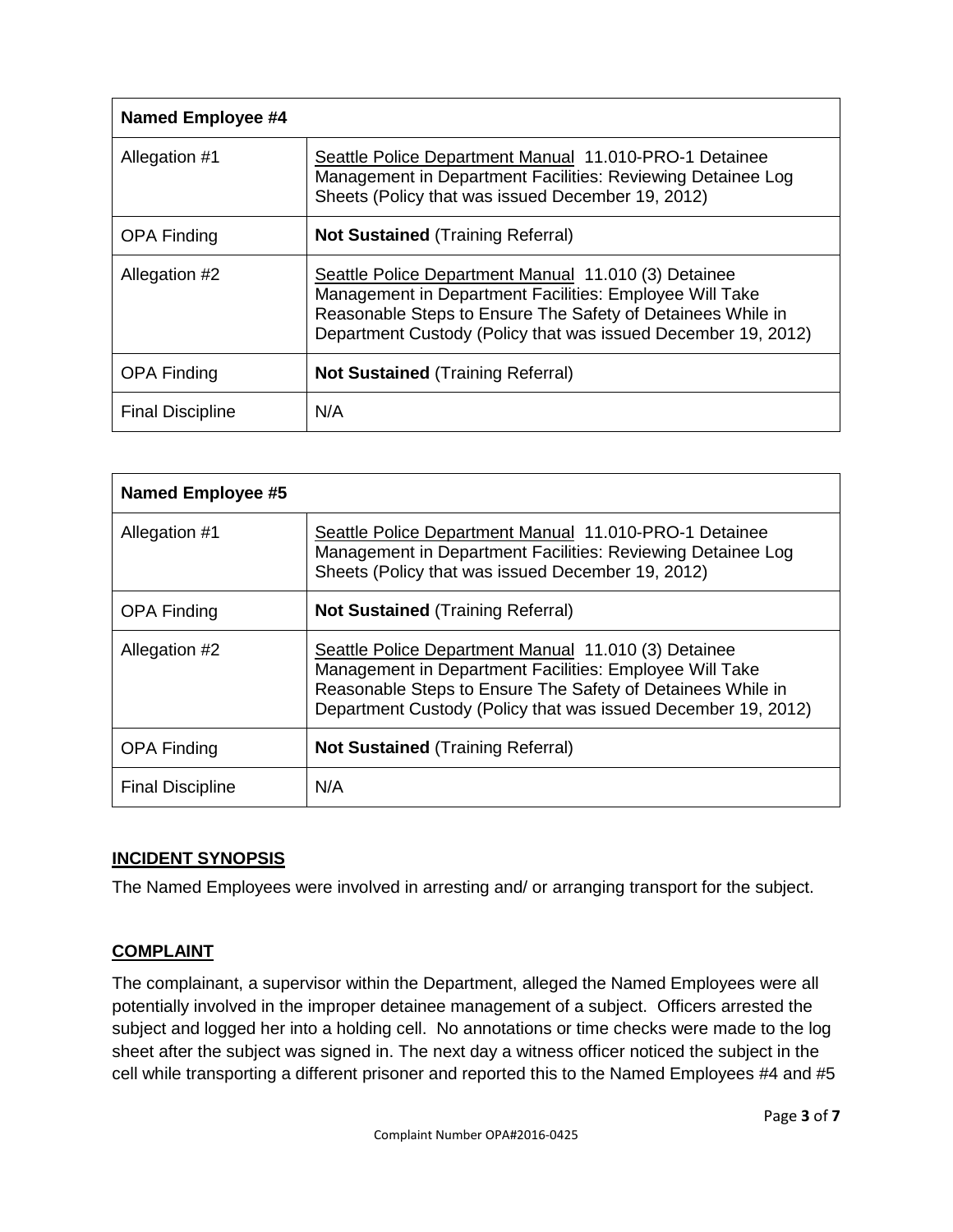who had been in the holding cell area screening arrests, but were not aware of the situation with the subject. It was unknown why the subject was not transported, nor why additional Named Employees did not take note of the gaps in the logs sheet regarding the subject while screening other unrelated arrests during the time the subject was in the holding cell.

# **INVESTIGATION**

The OPA investigation included the following actions:

- 1. Review of the complaint memo
- 2. Review of In-Car Videos (ICV)
- 3. Search for and review of all relevant records and other evidence
- 4. Interviews of SPD employees

# **ANALYSIS AND CONCLUSION**

After properly securing the subject in a holding cell, Named Employee #1 made adequate arrangements for another officer to transport the subject to jail as soon as possible, thereby taking reasonable steps to ensure the safety of the subject. Named Employee #1 had no responsibility for the fact that the subject was in the holding cell over the permitted time.

While the evidence was not sufficient to determine whether or not Named Employee #2 secured Named Employee #3's agreement to transport the subject, it was clear that Named Employee #2 accepted responsibility for the subject from Named Employee #1. It was, therefore, incumbent upon Named Employee #2 to be very clear and certain that another officer (in this case, Named Employee #3) had accepted responsibility for the subject.

Named Employee #2 was not involved in placing the subject in the holding cell.

While it was clear that Named Employee #3 had a discussion with Named Employee #2 about transporting the subject, the evidence was not sufficient to determine whether or not Named Employee #2 secured Named Employee #3's agreement to do so. As a result, clear responsibility regarding the length of time the subject spent in the holding cell could not be assigned to Named Employee #3.

Named Employee #3 was not involved in placing the subject in the holding cell.

Named Employees #4 and #5, both police supervisors, were on-duty during a portion of the extended time the subject was in the holding cell and, as supervisors, were responsible for the welfare of detainees in the holding cells. Named Employees #4 and #5 did not check the logs with sufficient care and/or often enough to notice how long the subject had been in there.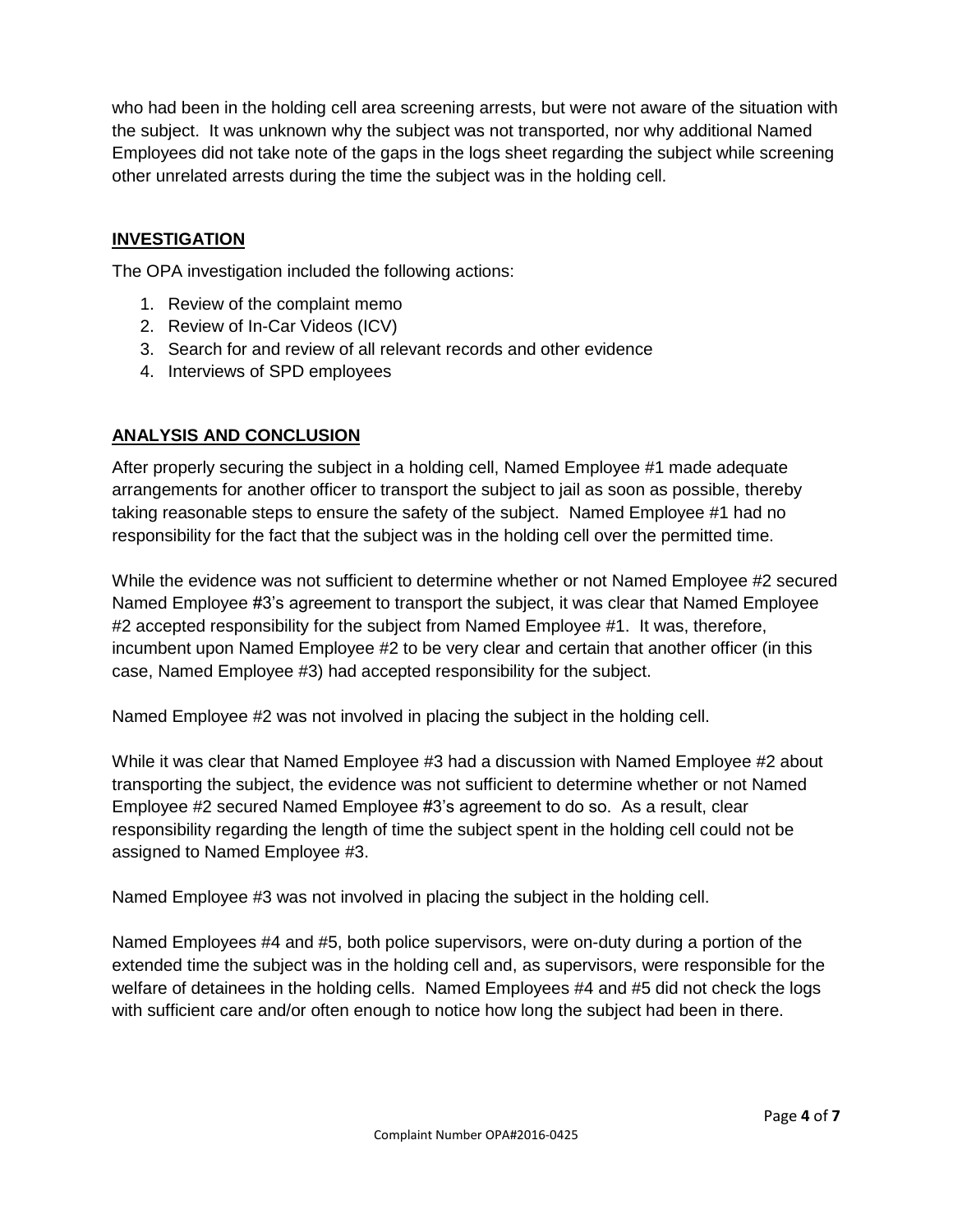# **FINDINGS**

## **Named Employee #1**

#### Allegation #1

A preponderance of the evidence showed that Named Employee #1 had no responsibility for the fact that the subject was in the holding cell over the permitted time. Therefore a finding of **Not Sustained** (Lawful and Proper) was issued for *Detainee Management in Department Facilities: Officers Shall Obtain a Sergeant's Authorization for Detentions Over Two Hours.*

## Allegation #2

A preponderance of the evidence showed that Named Employee #1 took reasonable steps to ensure the safety of the subject. Therefore a finding of **Not Sustained** (Lawful and Proper) was issued for *Detainee Management in Department Facilities: Employee Will Take Reasonable Steps to Ensure The Safety of Detainees While in Department Custody.*

## Allegation #3

A preponderance of the evidence showed that Named Employee #1 properly secured the subject in a holding cell. Therefore a finding of **Not Sustained** (Lawful and Proper) was issued for *Detainee Management in Department Facilities: Securing a Detainee in a Department Holding Cell.*

## **Named Employee #2**

#### Allegation #1

The evidence showed that the Named Employee would benefit from additional training. Therefore a finding of **Not Sustained** (Training Referral) was issued for *Detainee Management in Department Facilities: Officers Shall Obtain a Sergeant's Authorization for Detentions Over Two Hours.*

**Required Training:** NE#2 needs to have it made very clear to her that she is responsible for the wellbeing and safety of a prisoner. Any arrangements by which another officer is given the care of a prisoner should be documented in some way or cleared with a supervisor.

#### Allegation #2

The evidence showed that the Named Employee would benefit from additional training. Therefore a finding of **Not Sustained** (Training Referral) was issued for *Detainee Management in Department Facilities: Employee Will Take Reasonable Steps to Ensure The Safety of Detainees While in Department Custody.*

**Required Training:** NE#2 needs to have it made very clear to her that she is responsible for the wellbeing and safety of a prisoner. Any arrangements by which another officer is given the care of a prisoner should be documented in some way or cleared with a supervisor.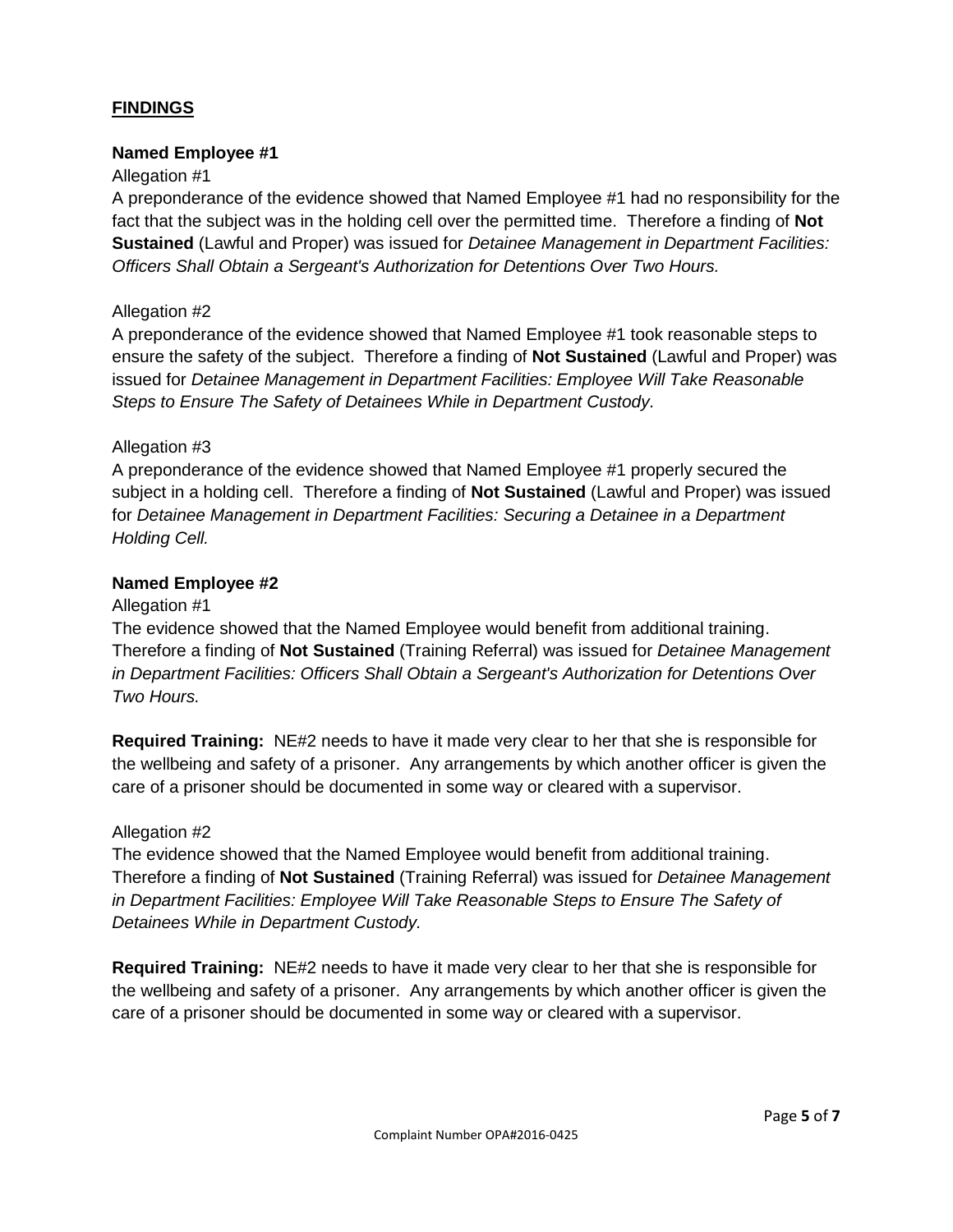# Allegation #3

A preponderance of the evidence showed that Named Employee #2 was not involved in placing the subject in the holding cell. Therefore a finding of **Not Sustained** (Unfounded) was issued for *Detainee Management in Department Facilities: Securing a Detainee in a Department Holding Cell.*

# **Named Employee #3**

## Allegation #1

Clear responsibility regarding the length and time the subject spent in the holding cell could not be assigned to Named Employee #3. Therefore a finding of **Not Sustained** (Inconclusive) was issued for *Detainee Management in Department Facilities: Officers Shall Obtain a Sergeant's Authorization for Detentions Over Two Hours.*

## Allegation #2

Clear responsibility regarding the safety and welfare of the subject could not be assigned to Named Employee #3. Therefore a finding of **Not Sustained** (Inconclusive) was issued for *Detainee Management in Department Facilities: Employee Will Take Reasonable Steps to Ensure The Safety of Detainees While in Department Custody.*

## Allegation #3

A preponderance of the evidence showed that Named Employee #3 was not involved in placing the subject in the holding cell. Therefore a finding of **Not Sustained** (Unfounded) was issued for *Detainee Management in Department Facilities: Securing a Detainee in a Department Holding Cell.*

## **Named Employee #4**

#### Allegation #1

The evidence showed that the Named Employee would benefit from additional training. Therefore a finding of **Not Sustained** (Training Referral) was issued for *Detainee Management in Department Facilities: Reviewing Detainee Log Sheets.*

**Required Training:** Named Employee #4 needs to have it made very clear to him that he has a responsibility as a supervisor for the safety and wellbeing of detainees while he is on duty.

#### Allegation #2

The evidence showed that the Named Employee would benefit from additional training. Therefore a finding of **Not Sustained** (Training Referral) was issued for *Detainee Management in Department Facilities: Employee Will Take Reasonable Steps to Ensure The Safety of Detainees While in Department Custody.*

**Required Training:** Named Employee #4 needs to have it made very clear to him that he has a responsibility as a supervisor for the safety and wellbeing of detainees while he is on duty.